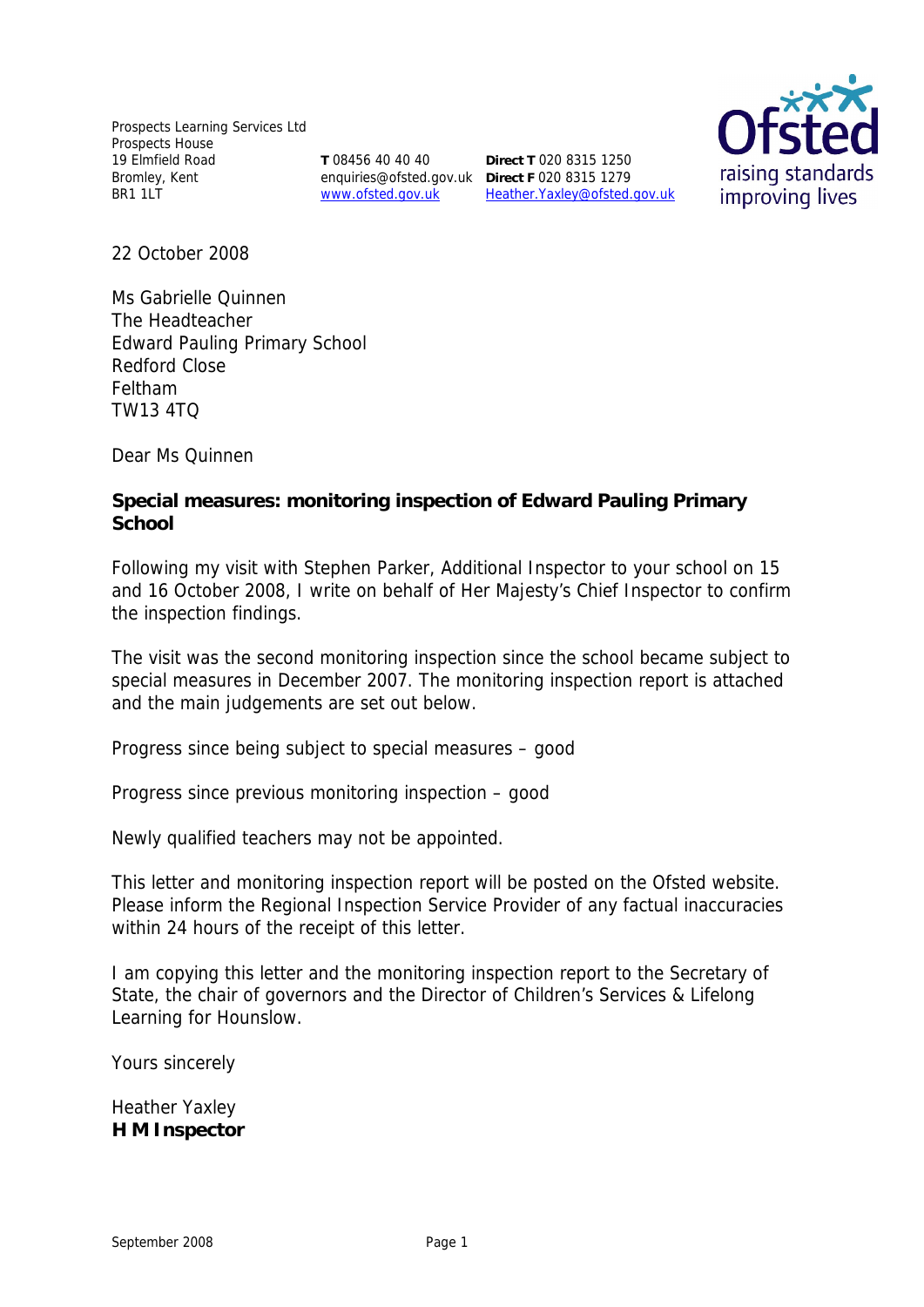

**Special measures: monitoring of Edward Pauling Primary School**

**Report from the second monitoring inspection on 15 and 16 October 2008**

## **Evidence**

Inspectors observed the school's work, scrutinised documents and met with groups of staff, governors, the headteacher from the federated school and the link advisor from the local authority (LA).

# **Context**

There have been several changes in the staff team since the last monitoring visit. Four full time teachers, one part time teacher and three teaching assistants have joined the school and there are new coordinators for many areas of the school's work. The deputy headteacher and the Key Stage 2 coordinator have been released from class based responsibilities. There has been a slight reduction in the number of pupils and an increase in those speaking English as an additional language. The senior leadership team has been extended from four to five members. The school continues to work with a local primary school within a soft federation arrangement.

### **Achievement and standards**

Provisional results for the end of Key Stages 1 and 2 in 2008 show that levels of work in English and mathematics remain below national averages. Results for writing were particularly weak and well below national averages at the end of Key Stage 2. However, there are signs of improvement and this can be attributed to effective intensive support for targeted groups of pupils. For example, at the end of Key Stage 1, attainment in reading and mathematics improved and at Key Stage 2 there were gains in the proportion of pupils reaching Level 4 in mathematics and science. Fewer pupils reached the higher levels in both key stages. The school's tracking system shows that more pupils are making expected progress in relation to their starting points. New approaches to the teaching of spelling and handwriting have been consistently applied across the school, whereby pupils practise these skills for short periods of time throughout the week, but this has not been in place long enough to make a significant impact on results.

# **Personal development and well-being**

There continues to be a positive learning ethos around the school. Pupils are wellbehaved and keen to do their best. The school's approach to individual targets has been revised and extended since the last monitoring visit and is well understood by the pupils. As a result, they are now more actively involved in their learning.

Too many pupils do not attend school as often as they should. The attendance rate for the last academic year was well below national averages and although a good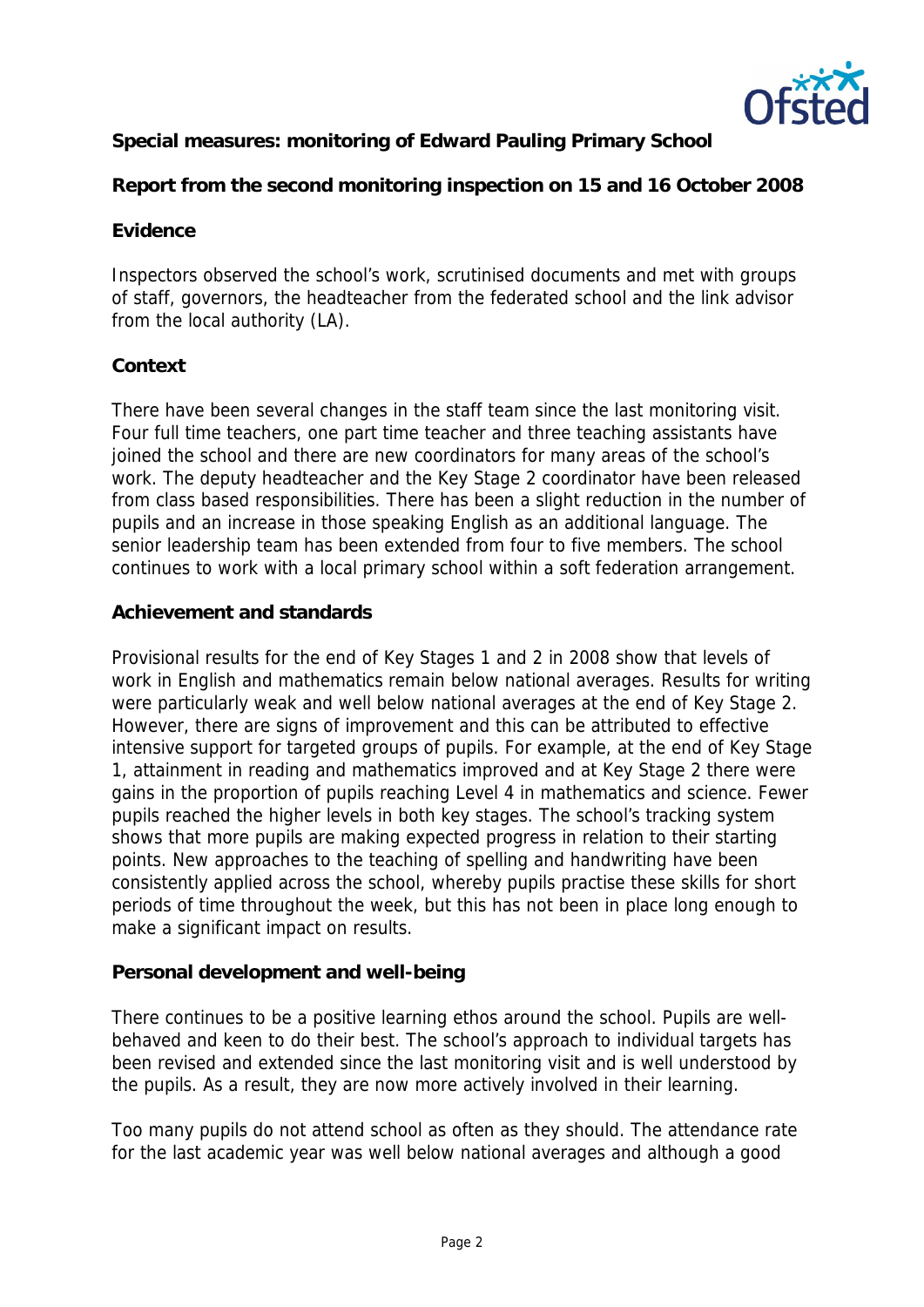

start has been made this term to reverse the decline the school needs to ensure that the improvement is maintained.

## **Quality of provision**

Although there have been significant changes to the staff team this term, there has been no loss of momentum in improving the quality of teaching and learning. This is a considerable achievement and has been possible because of the quality of the new appointments, the school's approach to professional development, the induction of new staff, and as a result of rigorous monitoring by the senior leadership team. The in-service training days at the beginning of term were used very effectively to ensure that all staff were fully involved in debating what needs to be done and then agreeing courses of action. The difference that this has made to the quality of teaching is noticeable in all classes. Steps taken to ensure consistency have been effective and are benefiting pupils in a variety of ways. For example, teachers' marking is more focused on what has been achieved and provides pupils with the next steps to improve the work. Pupils are expected to respond to the comments made. Similarly, newly introduced curriculum targets are helping pupils to know what they need to focus on in their literacy and numeracy work, if they are to improve.

Lesson planning formats have been revised and ensure a good level of consistency in the use of learning objectives, success criteria for pupils and planning activities for different levels of ability. Improvement to the school's tracking system is providing teachers with good information about the levels of work that they can expect from pupils and how to move their learning forward. It is also helping the senior leadership team and subject leaders to more closely monitor the appropriateness of different tasks in a lesson to ensure that they reflect the wide range of ability in each class.

Appropriate changes have been made in significant parts of the curriculum. There is a renewed focus on handwriting and a structured phonics programme has been implemented across the school. The necessary drive to improve pupils' writing is only just beginning to gain momentum. The school agrees that in order to raise standards in this area there needs to be more planned opportunities for pupils to improve their writing across the curriculum. In addition, pupils need clear guidance in lessons to know and understand how to develop these skills. Work is also underway for a more coordinated approach to make sufficient and relevant links with mathematical skills in other subjects.

There is some good teaching across the school and, as at the last monitoring visit, all teaching is at least satisfactory. Through their regular monitoring of lessons and pupils' work, the senior leadership team are providing staff with clear information about how to develop their practice, as well as appropriate training and coaching. This is well received by staff, who, as a united team are well motivated and working hard to implement agreed changes.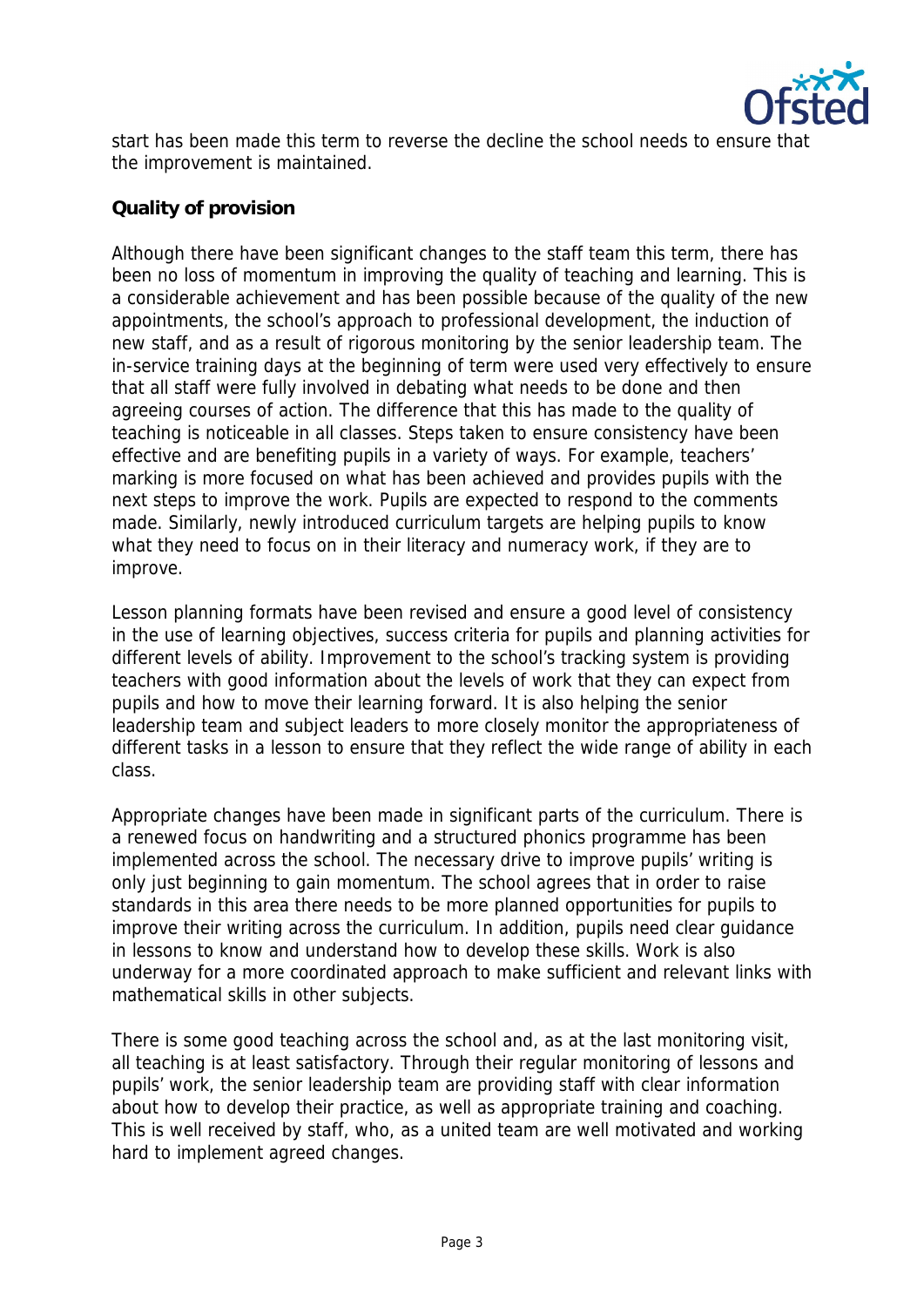

Progress since the last visit on the areas for improvement:

 Improve teaching so that achievement is better, particularly in English and mathematics – good

### **Leadership and management**

Good improvements have been made to the school's system for assessing and tracking pupils' progress. Teachers now assess standards in reading, writing, mathematics and science every half term. Assessments are entered onto new tracking sheets that show the progress of each pupil over time compared with national expectations and a prediction for performance at the end of Year 6. These records guide teachers to identify and respond to pupils' developing needs more precisely and at an earlier stage. The first round of pupils' progress meetings is currently taking place. At these meetings teachers discuss their class' performance with senior managers to decide on future action for each pupil, particularly those making slower progress than expected. This helps to identify pupils' needs. It also supports and standardises teachers' judgements, ensures resources are used effectively and reinforces the school's expectations to raise standards. All pupils have targets for English and mathematics and these are set in collaboration with the pupils and their families. This is encouraging some parents and carers to give more help at home now that they have a clearer understanding of their children's needs.

The chair of governors has made great strides in developing the work of the governing body. Communication between themselves and with staff has been improved through the use of email. Information is circulated prior to governor meetings to encourage reflection and questioning. As a result, there is a greater level of challenge to senior staff about the significance of tracking data and the impact of the support given to groups of pupils identified for additional help. All of these things add to the effectiveness of conducting their business. They have quite rightly identified the need to pursue training opportunities to further improve their skills in evaluating pupils' performance.

As a result of staff changes, many areas of the curriculum are under new leadership. Nevertheless, the role of subject leaders continues to improve. This has been possible because of good hand-over sessions last term between coordinators and their successors, as well as access to a range of support within the school and from the good network of support from outside professionals. The headteacher has effectively ensured a good balance between the professional development needs of subject leaders and the importance of minimising the affects on pupils when their teacher is absent from the class. Subject leaders are now in a secure position to drill down even further to find out more about why particular groups perform as they do and to evaluate the extent to which interventions have made a difference to pupils. The reports from subject leaders to governors have improved, helping governors to keep well informed. These reports are at their best when the impact of their actions is directly related to outcomes for the pupils so that governors can challenge whether or not achievement and standards are good enough.